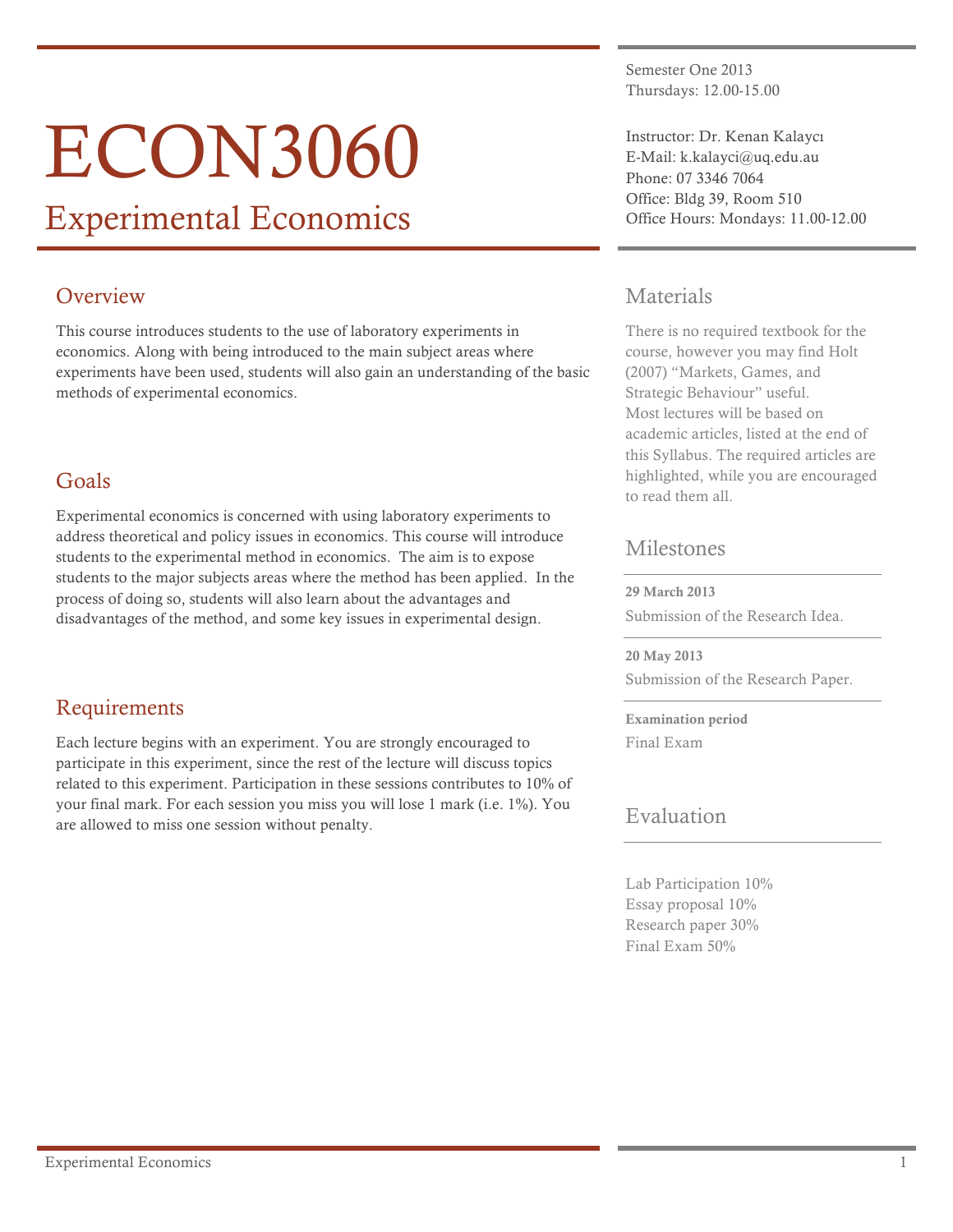| Week            | Date     | <b>Topic</b>                              |
|-----------------|----------|-------------------------------------------|
| 1               | 28 Feb   | Introduction to Experimental<br>Economics |
| $\overline{2}$  | 7 Mar    | Incentives                                |
| $\overline{3}$  | 14 Mar   | <b>Library Session</b>                    |
| 4               | 21 Mar   | <b>Bounded Rationality</b>                |
| $5\overline{)}$ | 28 Mar   | <b>Risk and Decision Making</b>           |
| 6               | 11 Apr   | Designing an Experiment                   |
| $\overline{7}$  | 18 Apr   | <b>Bargaining and Fairness</b>            |
| 8               | 2 May    | <b>Asset Markets</b>                      |
| 9               | 9 May    | <b>Field Experiments</b>                  |
| 10              | $16$ May | Auctions                                  |
| 11              | $23$ May | <b>Public Goods</b>                       |
| 12              | $30$ May | Review                                    |
|                 |          |                                           |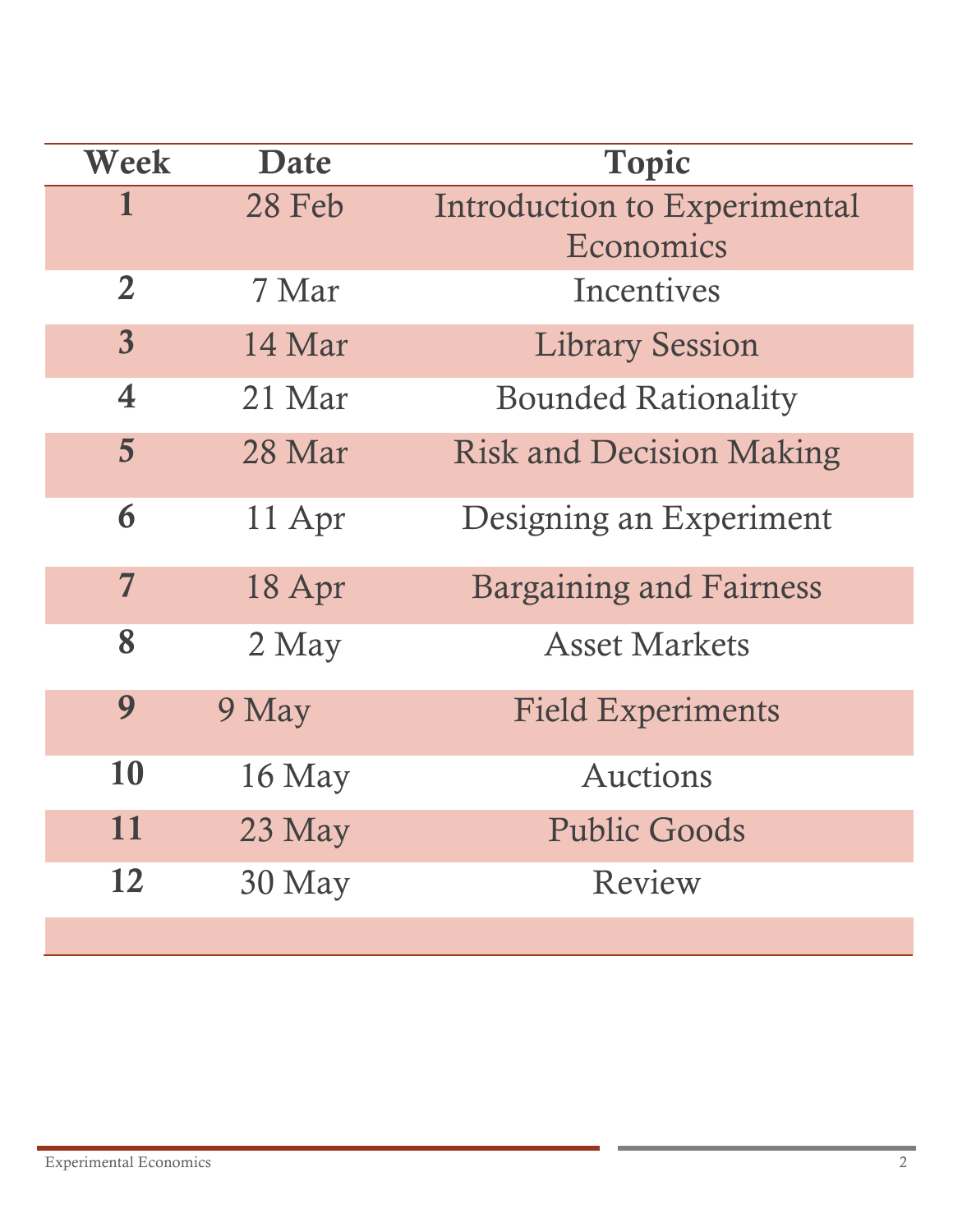## Guidelines for the Research paper

## General

The research paper is a proposal for an original experiment. The paper will have an introduction (which consists of a short literature review and the research question), discussion of alternative theories, design of the proposed experiment and a conclusion (discussion of expected results and the potential contribution of the paper to the literature).

#### Research Idea

You should submit a one-page description of your proposed research question for your research paper. Should include the following items:

#### 1- essay title

- 2- a brief description of the specific research question you will be addressing in your paper
- 3- Short description of what the experiment design will look like

4- a brief discussion of recent literature including references to at least FOUR journal articles on which your paper will be based.

#### The research paper should:

- propose an original and specific research question
- demonstrate a good understanding of the relevant literature
- present clearly the theories/hypotheses that the experiment intends to distinguish
- explain in sufficient detail the design of the experiment
- adhere with formatting and style requirements (maximum 5000 words, double spacing, font size of 12, single sided)

#### -use Harvard referencing style

- use correct spelling and grammar
- be submitted by the deadline

Coming up with an interesting and original research question is not an easy task. You might have good ideas but you need to make sure that the idea is:

- Experimentally testable
- There is an economic literature that you can relate to
- And someone else haven't thought about the same thing before (i.e. already published)

Creativity is required in both coming up with an interesting question and also in designing an experiment. Although you have to take into account the methodological issues that are discussed in the course there is no single way of running an experiment.

You have to conduct an extensive literature review on the topic that you are interested in to be able to find out where in the literature your idea fits in and whether your idea is original.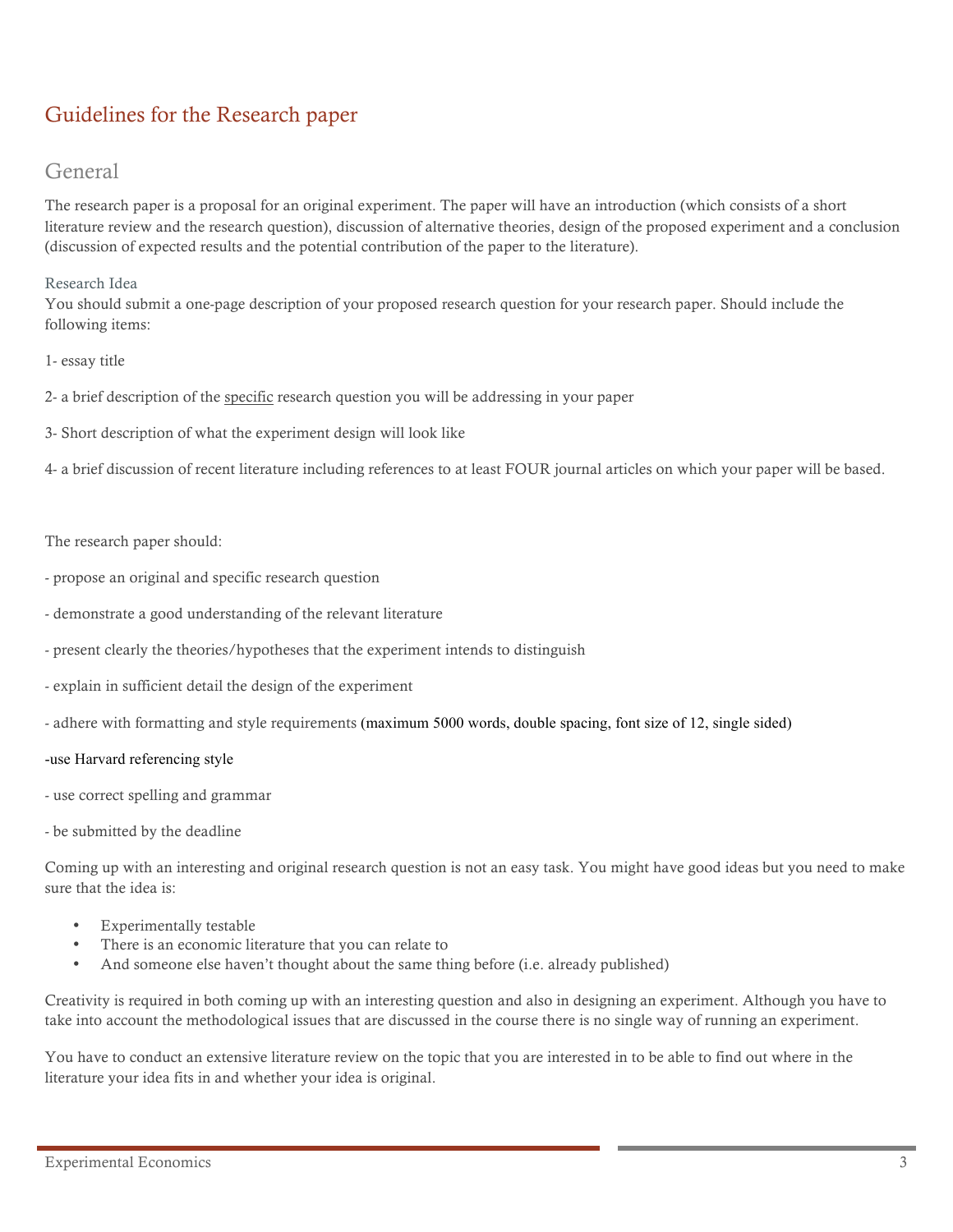You are advised to organize your paper in a clear structured manner. Below I describe one way of organizing your paper. You might consider a different approach if you think you will achieve the same goals.

## Introduction (25%)

The introduction of the paper should include the following:

- Clearly stated research question (originality of the research question is of utmost importance)
- Motivation for why this research question is interesting, important and relevant
- Clearly identified theories that might answer the question
- Specific hypothesis to be tested
- A summary of your experimental design
- Relevant experimental/empirical/theoretical literature.

## Theoretical background (15%)

This section should satisfy the following:

- Presents specific hypotheses that are clearly linked to the research question.
- Motivates the hypotheses using theories/ideas from the literature.
- Discusses alternative theories that go against the presented hypotheses.
- The section is well structured and well written.

## Experimental Design (25%)

Clearly shows how the experiment is able to test the presented hypotheses. Explains in sufficient detail the design of the experiment. The section is well structured and well written. Creativity in design is an important criterion.

## Discussion/Conclusion (10%)

Adequately discusses the expected results and the potential contribution of the paper to the literature. The section is well structured and well written.

### Other criteria:

#### Overall (10%)

The paper is original and addresses an interesting and important question. The general structure is coherent and the paper is well written overall.

## Formatting (5%)

Adheres with formatting and style requirements (maximum 5000 words, double spacing, font size of 12).

#### Spelling and Grammar (5%)

Uses correct spelling and grammar throughout the paper.

#### Referencing (5%)

Avoids plagiarism. Properly uses the Harvard referencing style. Uses quote and paraphrase adequately. Clearly distinguishes original work from referenced work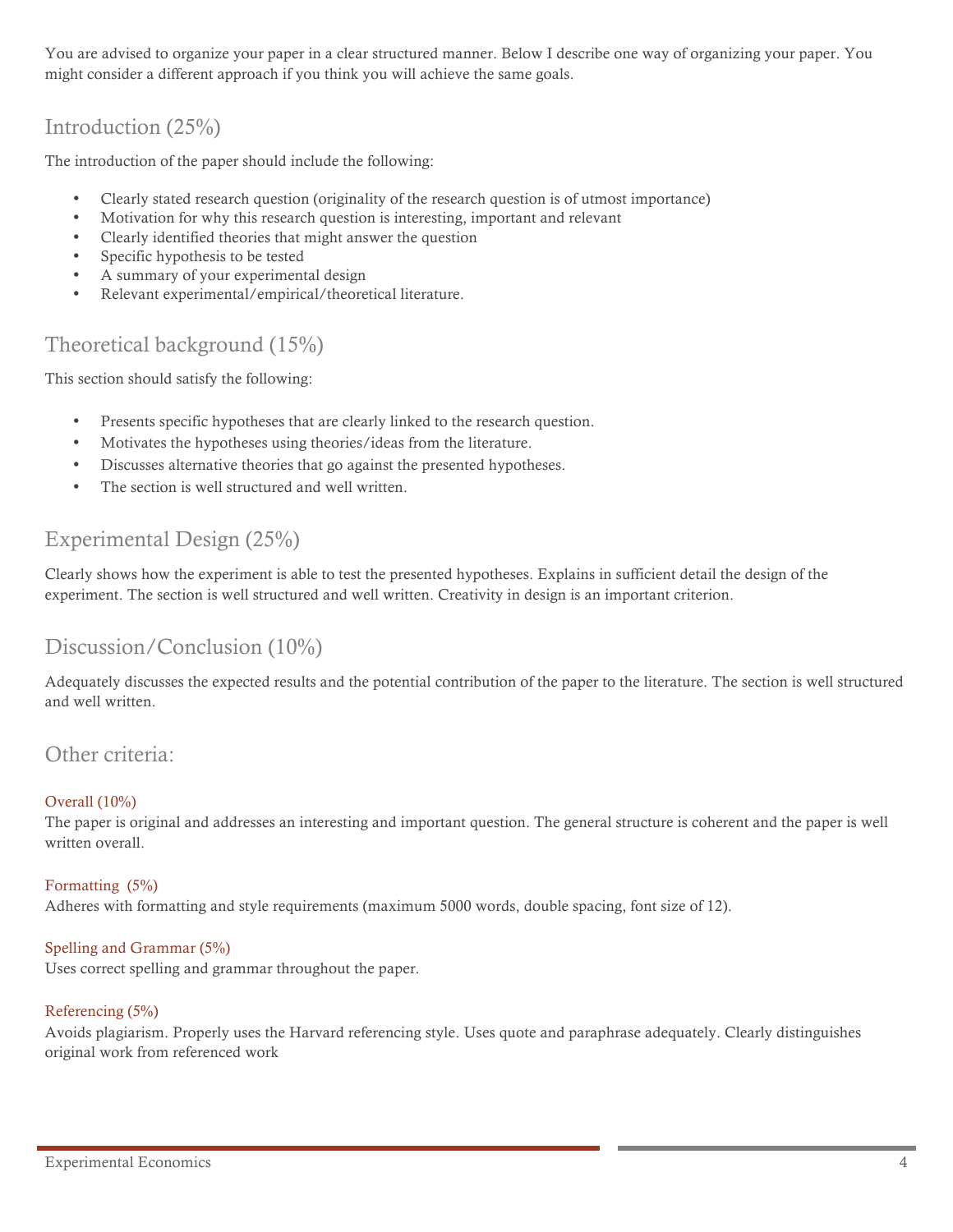## Reading List:

Markets, Games, and Strategic Behavior by Charles Holt, Pearson Education Inc, 2007.

## Week 1: Introduction

Friedman Sunder (Chapter 1); Davis and Holt (Chapter 1) (recommended)

## Week 2: Incentives

Gneezy, Uri, Stephan Meier, and Pedro Rey-Biel. 2011. "When and Why Incentives (Don't) Work to Modify Behavior." *Journal of Economic Perspectives*, 25(4): 191–210. (recommended)

Fehr, Ernst, and Bettina Rockenbach. "Detrimental Effects of Sanctions on Human Altruism." Nature 422, (2003): 137-140. Fehr, Ernst, and Simon Gächter. "Cooperation and Punishment in Public Goods Experiments." American Economic Review 90, no. 4 (2000): 980-994.

Gneezy, Uri, and Aldo Rustichini. "A Fine is a Price." Journal of Legal Studies 29, no. 1 (2000): 1-17.

Charness, G. & Gneezy, U. 2009. "Incentives to Exercise," Econometrica, Econometric Society, vol. 77(3), pages 909-931, 05

## Week 3: Library Session

No required reading but you may find the resources here useful: http://www.bus.lsu.edu/hill/writing\_economics\_papers.htm

## Week 4: Bounded Rationality

Ignacio Palacios-Huerta & Oscar Volij, 2009. "Field Centipedes," American Economic Review, American Economic Association, vol. 99(4), pages 1619-35, September.

Nagel, Rosemarie, 1995. "Unraveling in Guessing Games: An Experimental Study," American Economic Review, American Economic Association, vol. 85(5), pages 1313-26, December.

Jacob K. Goeree & Charles A. Holt, 2001. "Ten Little Treasures of Game Theory and Ten Intuitive Contradictions," American Economic Review, American Economic Association, vol. 91(5), pages 1402-1422, December. (recommended)

## Week 5: Risk and Decision Making

Kahneman, Daniel & Tversky, Amos, 1979. "Prospect Theory: An Analysis of Decision under Risk," Econometrica, Econometric Society, vol. 47(2), pages 263-91, March.

Charles A. Holt & Susan K. Laury, 2002. "Risk Aversion and Incentive Effects," American Economic Review, American Economic Association, vol. 92(5), pages 1644-1655, December.

Gneezy, U., and J. Potters "An Experiment on Risk Taking and Evaluation Periods," Quarterly Journal of Economics, CXII, May 1997, 631-645. (recommended)

## Week 6: Designing an Experiment

Chapter 1 in Davis, Douglas D., and Holt, Charles A. (1993). Experimental economics. Princeton, N.J.: Princeton University Press. - available online via the library

Chapters 3&4 Friedman, Daniel, and Cassar, Alessandra (2004). Economics lab: an intensive course in experimental economics. London ; New York: Routledge. - available online via the library (recommended)